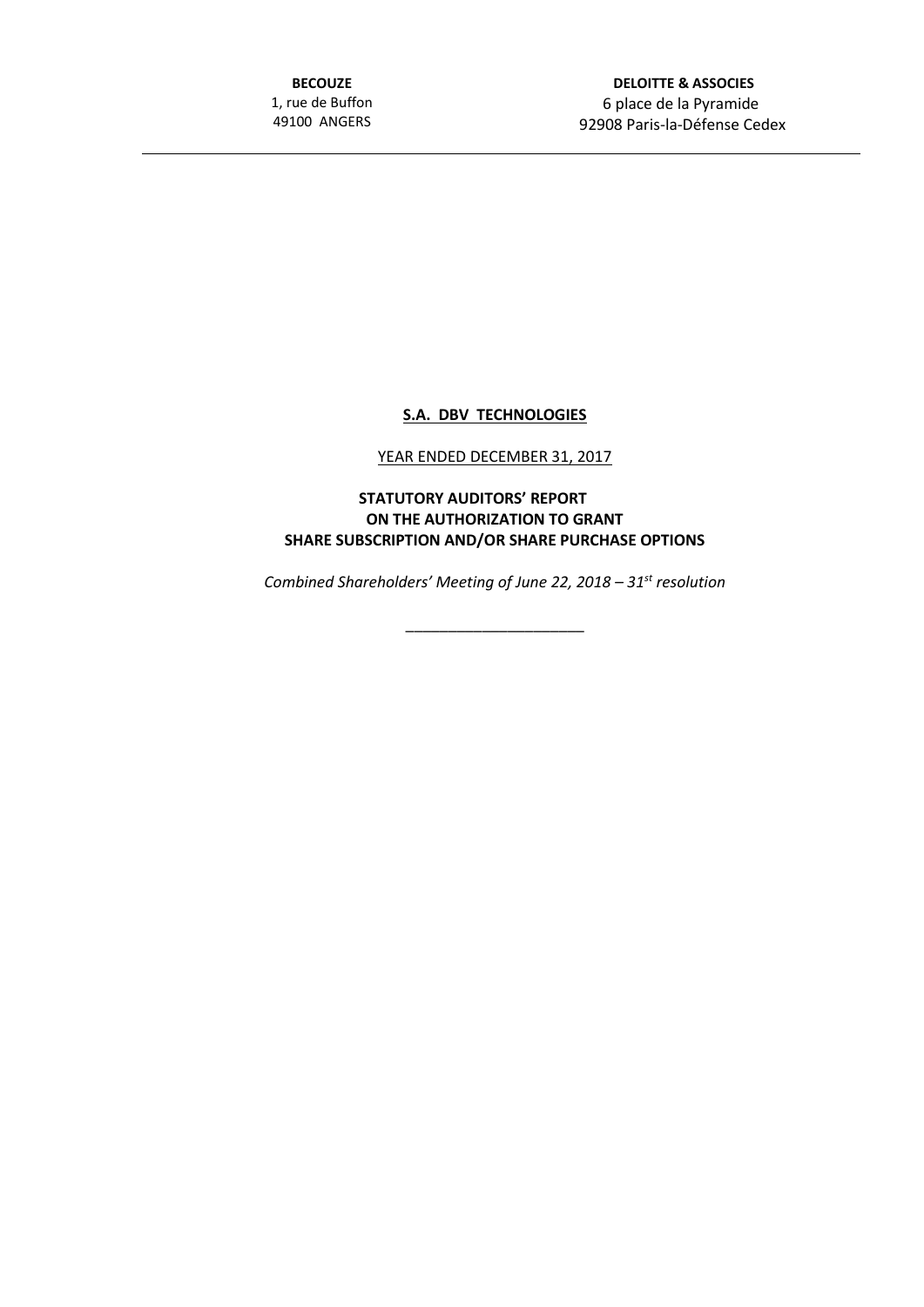## **S.A. DBV TECHNOLOGIES** 177 - 181, avenue Pierre Brossolette 92120 MONTROUGE

\_\_\_\_\_\_\_\_\_\_\_\_\_\_\_

*Statutory Auditors' report on the authorization to grant share subscription and/or share purchase options*

*Combined Shareholders' Meeting of June 22, 2018 – 31st resolution*

*This is a free translation into English of the statutory auditors' report issued in French and is provided solely for the convenience of English speaking readers. This report should be read in conjunction and construed in accordance with French law and professional auditing standards applicable in France.*

To the Shareholders' Meeting of DBV TECHNOLOGIES,

In our capacity as Statutory Auditors of your Company and in accordance with the procedures set forth in Articles L. 225-177 and R. 225-144 of the French Commercial Code (*Code de commerce*), we hereby present to you our report on the authorization to grant share subscription and/or share purchase options to some or all employees or certain categories of personnel, and/or corporate officers who satisfy the conditions stipulated in Article L. 225-185 of the French Commercial Code, of the Company or companies or economic interest groupings affiliated to the Company under the conditions stipulated in Article L. 225-180 of the French Commercial Code, a transaction on which you are being asked to vote.

The total number of options granted may not confer entitlement to subscribe or purchase a total number of shares exceeding 5% of the Company's share capital as of the date of this Shareholders' Meeting.

Based on its report, your Board of Directors proposes that shareholders authorize it, for a period of 18 months, to grant share subscription and/or share purchase options.

It is the responsibility of the Board of Directors to prepare a report on the reasons for the granting of share subscription and/or share purchase options and the proposed method used to determine the subscription and/or purchase price. It is our responsibility to express an opinion on the proposed method used to determine the share subscription and/or purchase price.

We conducted the procedures that we deemed necessary in accordance with the professional guidelines of the French National Institute of Statutory Auditors (*Compagnie Nationale des Commissaires aux Comptes*) relating to this engagement. These procedures consisted in verifying that the proposed method used to determine the share subscription and/or share purchase price is disclosed in the Board of Directors' report and that it complies with legal and regulatory requirements.